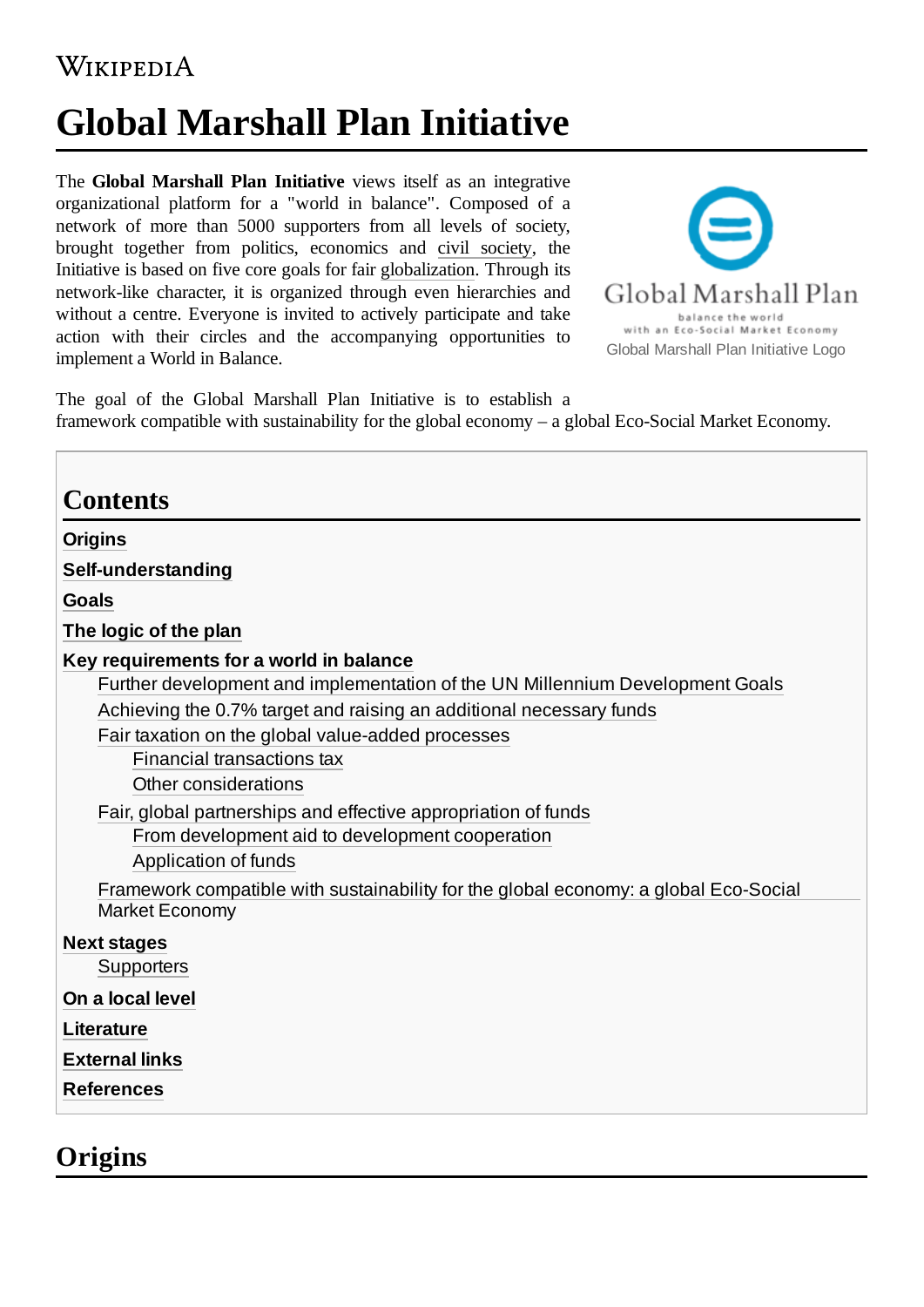The idea of a Global [Marshall](https://en.wikipedia.org/wiki/Global_Marshall_Plan) Plan was first published in 1990 by U.S. politician, entrepreneur and environmentalist Al [Gore](https://en.wikipedia.org/wiki/Al_Gore) in his book "Earth in the Balance: Ecology and the Human Spirit". The choice of name deliberately recalls the historical [Marshall](https://en.wikipedia.org/wiki/Marshall_Plan) Plan after the Second World War (officially: European Recovery Program), a symbol for [hope](https://en.wikipedia.org/wiki/Hope), [solidarity](https://en.wikipedia.org/wiki/Solidarity) and [peace](https://en.wikipedia.org/wiki/Peace).

The idea of a Global Marshall Plan was not new but had already been endorsed in the 1990s by personalities from a variety of sectors: Kofi [Annan, Al Gore, Hans Küng, Susan George, Mikhail Gorbachov, His](https://en.wikipedia.org/wiki/Kofi_Annan) Royal Highness Prince El Hassan bin Talal of Jordan, [George](https://en.wikipedia.org/wiki/George_Soros) Soros, Lutz Wicke, [Georg Winter](https://en.wikipedia.org/wiki/Georg_Winter_(manager)) and many others (Global Contract). As early as the beginning of the 1990s an ecological Marshall Plan was established by prominent personalities such as journalist Franz Alt and German Green politician Joscka Fisher. Along with many other supporters, they called for the establishment of an eco-social market economy, 100 billion DM put towards the environment every year and a kerosene tax.



Al Gore - Author of "Earth in the Balance: Ecology and the Human Spirit"

As the world increasingly finds itself in a difficult, unsustainable

situation as a result of rapid globalization, both in terms of environmental issues, [poverty](https://en.wikipedia.org/wiki/Poverty) and unequal distribution, as well as the disproportionate cultural [balance, on 16 May 2003 representatives](https://en.wikipedia.org/wiki/Civil_society) from 16 civil society organizations revived the original idea for a global Marshall Plan as a movement for [world peace,](https://en.wikipedia.org/wiki/World_peace) [sustainability](https://en.wikipedia.org/wiki/Sustainability) and [justice,](https://en.wikipedia.org/wiki/Justice) and at the Frankfurt airport, the Global Marshall Plan initiative was launched. Since the initiative should be organized as a network, i.e. locally and without hierarchies, the coordination of tasks and activities was assigned to different people and institutions: the coordination of content was taken up by [Prof. Dr. Franz-Josef](https://en.wikipedia.org/wiki/Franz_Josef_Radermacher) Radermacher as Head of FAW/n, politicians, and Josef Riegler, with particular importance on an EU level and the Eco-Social Forum Europe. The coordination, initiation and promotion of supporters' activities internationally were assigned the Global Contract Foundation and Frithjof Finkbeiner. Due to the enormous positive response and the wide range of activities, this commission was soon transferred to the Global Marshall Plan Foundation.

The long-term goal of the initiative is to establish a global eco-social market economy and alter the current failing global framework to lead to long-lasting peace and [sustainability.](https://en.wikipedia.org/wiki/Sustainability) From the beginning, the founders set themselves the goal of developing the initiative as openly as possible and also of winning over the support of the economy. All actors and parts of the global society should find that in the Global Marshall Plan one-sided organization can constructively be prevented. The initiative aims to provide the greatest possible support to the world to ensure that the plan is continually developed in its substance, quality, implementation and coverage.

In a series of lectures in 2003-4, the initiative was refined further. Eventually the first report on the Global Marshall Plan Initiative ("Global Marshall Plan – A Planetary Contract for a global Eco-Social Market Economy) was compiled. It was published in September 2004.

In the meantime, more and more members of the [European Parliament](https://en.wikipedia.org/wiki/European_Parliament) and national parliaments began to back the initiative. Soon organizations from the civil society and the economy followed, as well as the first university. The initiative has been received very well internationally and has grown into a network made up of over 5000 individual supporters, organizations as well as numerous federal states and communities.

Believing that change will come from the centre of society, supporters raise awareness of the issues surrounding globalization and motivate those around them for the implementation of fair globalization. Lectures are an essential part of spreading the word. By raising awareness and informing, alliances are formed and pressure is created from ["bottom-up](https://en.wikipedia.org/wiki/Business_development)". Those motivated are trained through multiplier training in Global Marshall Plan Academies.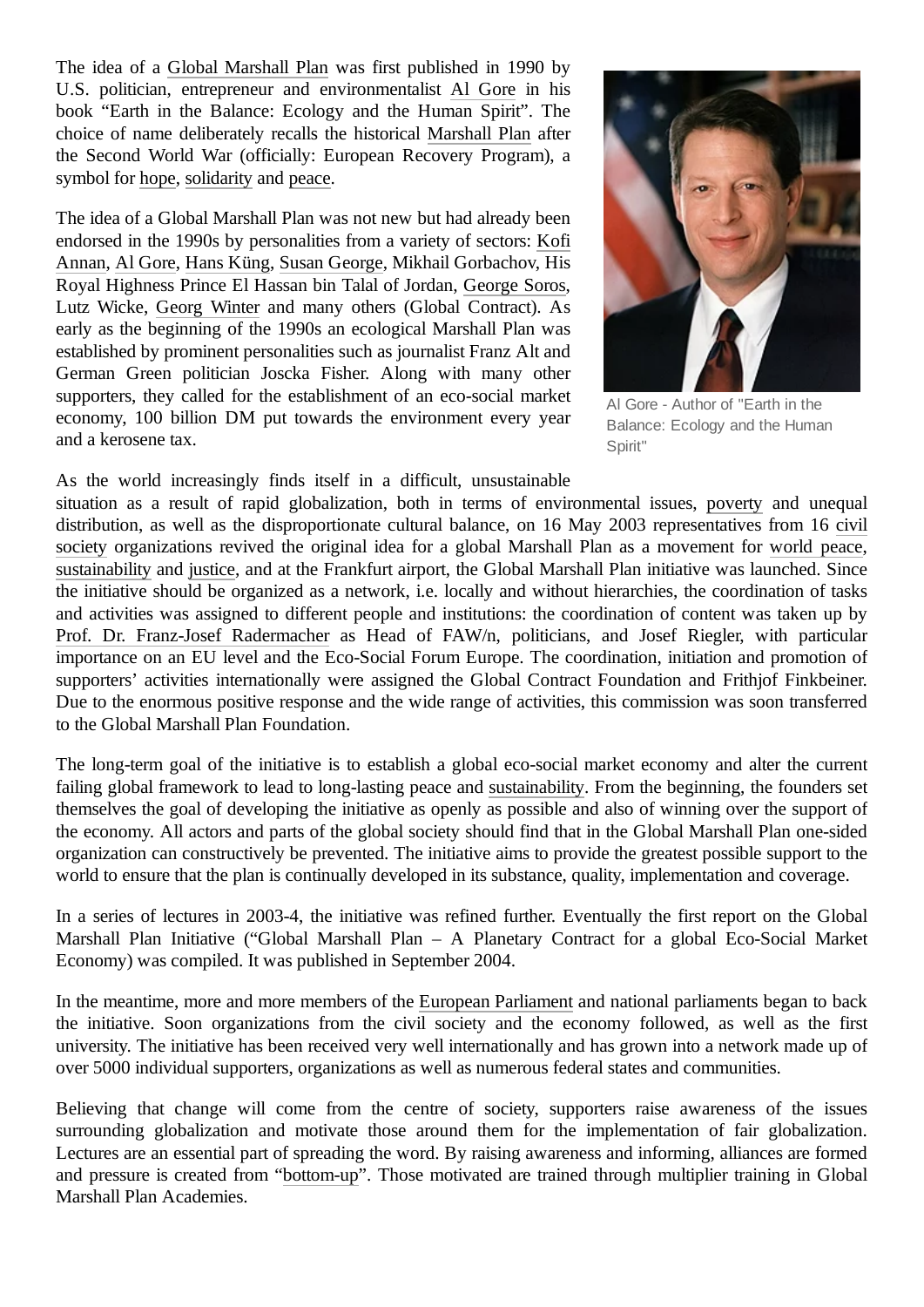# <span id="page-2-0"></span>**Self-understanding**

The material prosperity of mankind has never before experienced such an increase. Nevertheless poverty, deprivation and the resulting illnesses are still alarmingly widespread. The increasing overexploitation of nature, the waste of limited [resources](https://en.wikipedia.org/wiki/Resources) and the expected catastrophic climate consequences linked to [pollution](https://en.wikipedia.org/wiki/Pollution) will in the next 30 years present mankind with its biggest challenge yet.

The unsustainable consumption of developing countries, poverty and [population growth](https://en.wikipedia.org/wiki/Population_growth) are among the key problems. Many hundreds of millions of people do not benefit from the positive effects of ongoing globalization. this has further increased the income gap between rich industrial nations and the poorest developing countries. The spread of [AIDS](https://en.wikipedia.org/wiki/AIDS) and looming population growth also accelerate this gap.

Any effort to overcome this unsustainable development will be four times more difficult in the future, or even impossible, if a fundamental turnaround is not set in place soon.

The Global Marshall Plan Initiative wants to strengthen these turnarounds. With the self-understanding of a network-style movement for a World in Balance, positively aligned powers from politics, economics, science and civil society are brought together in a wide-ranging alliance based on the key requirements of fair globalization. This relies on the simultaneous pursuit of "bottom-up" and "top-down" approach, thus raising awareness and increasing lobbying.

Through lectures, information events and publications, more people and groups are continually informed about the absolute necessity and the possibility of a global Eco-Social framework, so that political change comes from the centre of society. At the same time, support for the Global Marshall Plan and a global Eco-Social Market Economy is acquired from national, European and international decision makers through a direct approach.

# <span id="page-2-1"></span>**Goals**

The goal of the Global Marshall Plan Initiative is to make a substantial contribution to a global eco-social market economy. This eco-social Marshall Plan would include realistic perspectives:

- to overcome the degrading poverty of half of mankind, which long has been identified as chief cause of the existing world problems
- to successfully establish global ecological and social standards for a sustainable [development](https://en.wikipedia.org/wiki/Sustainable_development)
- to overcome the deep cultural frustration and humiliation experienced by the majority of the world's civilization and at the same time to eliminate the explosive environment that generates international [terrorism](https://en.wikipedia.org/wiki/Terrorism) and endangers global security
- $\blacksquare$  for a new economic miracle which specifically boosts the human potential of more than three billion people (which until now has been laying absolutely idle). This would ultimately bring use to the whole human race
- $\blacksquare$  to create fair globalisation
- and to accomplish [human](https://en.wikipedia.org/wiki/Human_rights) rights and human dignity for everyone.

According to the initiative, a Global Marshall Plan could also allow attractive new perspectives for many other problems caused by an unbalanced globalization. Possible impacts for example could be:

The wealth and therefore the wages would increase in developing countries, so that the wage pressure in the economies of traditional industrialised countries will drop. The increased demand on the world's market would also then contribute to a heightened job security in industrialised countries.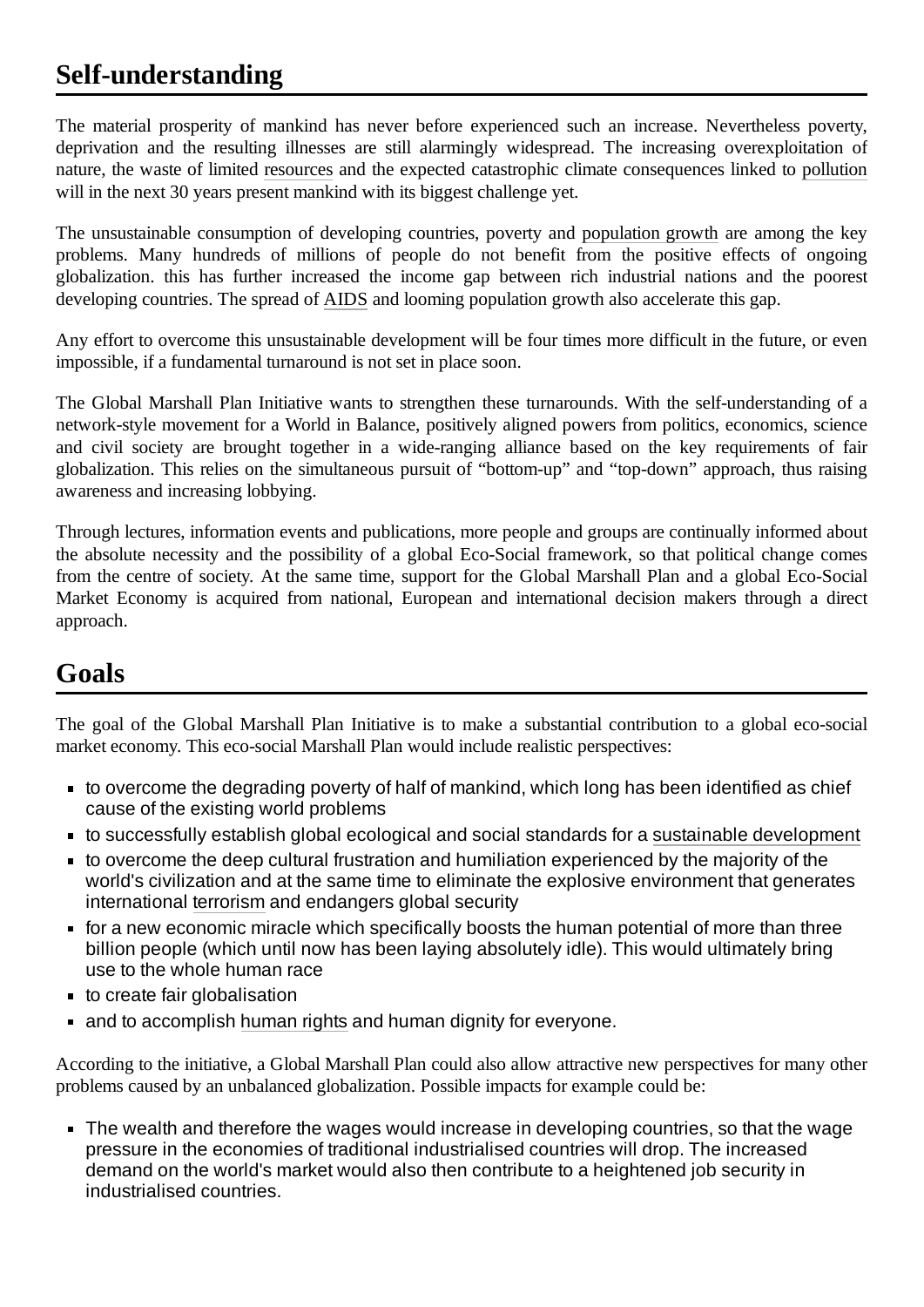- An implementation of ecological goals would be far more realistic than is currently the case, since because poverty is, as the argument goes, one of the reasons for environmental damages in the poorest countries. Who would fight for daily survival, will be hardly convinced of environmental protection. In most parts of the world the implementation of ecological goals can only be realistic when they are directly linked to active promotion of social and ecological development.
- The model of an open, peaceful, democratic, constitutional and educated civil society. which many see as best guarantee for a good and dynamic future perspective, would be brought forward by the eco-social Marshall Plan.

The goal of the Global Marshall Plan Initiative is to globally link appropriate order processes with competitive mechanisms to create value added systems by combining potential, resources and [infrastructure](https://en.wikipedia.org/wiki/Infrastructure) with well planned, institutional solutions. A global eco-social market economy would therefore create the right balance between competitive economy, social solidarity and ecological sustainability.

## <span id="page-3-0"></span>**The logic of the plan**

Central to the logic of a plan is the following basic principle, as introduced by the Global Marshall Plan Initiative:

[Investments](https://en.wikipedia.org/wiki/Investments), coordinated market openings and co-financing provide the harmonization that results in social and ecological standards. A form of targeted global overcoming of poverty should therefore emerge that will release especially strong new economic stimuli for the regions concerned, as well as for the whole global economy. By combining new growth with clear ecological standards at the same time a strong environmental approach to economic activities should be encouraged.

According to initiative, the new economic, ecological and social perspectives would have a strong impulse for the inner peace of the global community, which in turn is important for a lasting and sustained growth of economy.

It is also assumed that the positive effects of a Global Marshall Plan would also consequently increase the pull on governments, who so far have been averse to the eco-social movement. It would reinforce the pressure on these governments to give space for these developments, to reduce corruption and boost [Good Governance.](https://en.wikipedia.org/wiki/Good_Governance) Good Governance signifies a well working guidance and control system of a political social unit as a state or a community. The principles often include terms such as transparency, efficiency, participation, responsibility, constitutional state, democracy and justice often belong to the principles.

Especially important is that the Global Marshall Plan overcomes old clashes of interests and that it achieves an unusually wide support.

One of the surprising intermediate results of the present process is that it is supported by commercial and industrial enterprises and their federations as well as severe critics of the previous form of globalisation and representatives from the "North" and "South". Several well known representatives of all main political movements, all civil sectors and global acting networks of civil society argued vehemently for the initiative. The existing approaches and ideas of the initiative could open is a real prospect to bridge the wide social gap.

### <span id="page-3-1"></span>**Key requirements for a world in balance**

Elements of the Global Marshall Plan, including the five interrelated building blocks of the plan, have already been mentioned in previous UN summits, European policy and demands from various [NGOs](https://en.wikipedia.org/wiki/NGO) and institutions. The five building blocks, which are continually adapted to the current challenges, form the starting point and at the same time the foundation of the initiative.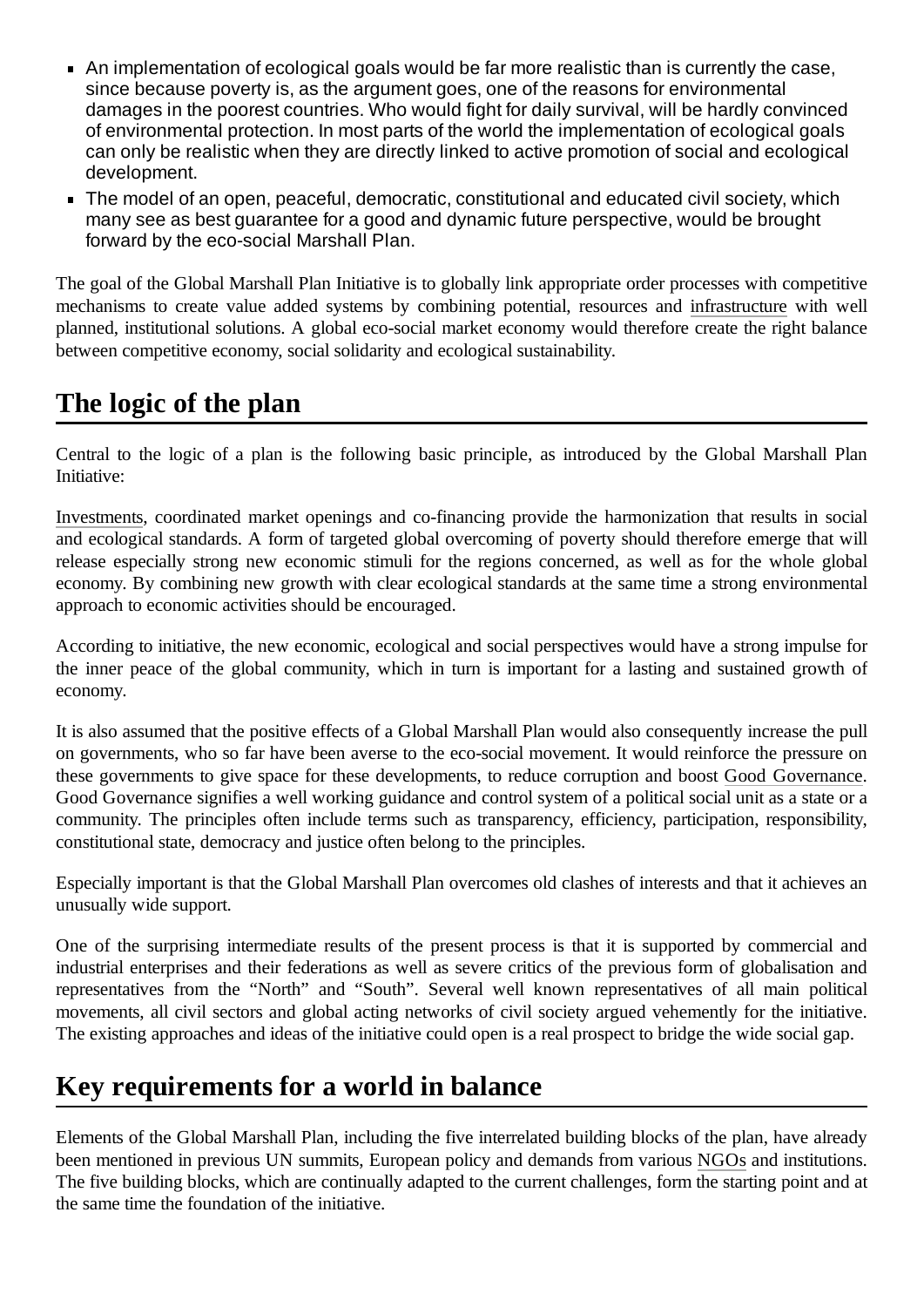### <span id="page-4-0"></span>**Further development and implementation of the UN Millennium Development Goals**

In September 2000 the [United Nations](https://en.wikipedia.org/wiki/United_Nations) (UN) came together at the General [Assembly](https://en.wikipedia.org/wiki/United_Nations_General_Assembly) to discuss the most important challenges in the coming decade. In the final [Millennium Declaration,](https://en.wikipedia.org/wiki/Millennium_Declaration) globalization was highlighted as one of the most important current issues.

In this declaration, the 192 [UN member states](https://en.wikipedia.org/wiki/UN_member_states) committed themselves to the concrete Millennium Development [Goals, which should help to ensure everyone benefits from globalization.](https://en.wikipedia.org/wiki/Millennium_Development_Goals)

The UN Millennium Development Goals represent the beliefs of the initiative – the first intermediate step towards fair world order and to sustainable development. It is unlikely that the goals will be achieved by 2015. Many problems have even worsened, highlighting a glaring failure of the international community. If anything, this should be all the more incentive to updates the goals and meet them promptly.

### <span id="page-4-1"></span>**Achieving the 0.7% target and raising an additional necessary funds**

A series of appropriate and necessary declarations and agreements (such as the above-mentioned Millennium Development Goals) have been only previously implemented to an extremely discouraging extent. If the apparent gap between declaration of intent and ability to act is not soon overcome, we are threatened with an escalation of global problems. Especially worrying is the looming crisis of confidence in decision-making processes on all levels and inability to enact policies in general.

The phase of understanding must therefore immediately be followed by a phase of decisive implementation. This involves not only the delivery mechanism (see 5.4) but also all questions of financing.

The financial means needed to achieve the Millennium Development Goals lies, after an analysis from the UNO, at around US\$50 billion per year plus some \$20 billion for the provision of public goods and humanitarian missions. Considering the current situation significantly more resources are needed for development aid and the implementation of the MDGs. By enforcing the 0.7% GNP target, which the United Nations has been aiming at for decades, the means to finance [development aid](https://en.wikipedia.org/wiki/Development_aid) would be available.

In comparison:

The percentage volume of the US Marshall Plan after the Second World War was 1.3% of gross domestic product (GDP) of the USA – over a time period of 4 years.

Global military spending in 2004 amounted to around \$1000 billion excluding the cost for the Iraq War. The Iraq War has already cost an additional several hundred billion US dollars.

These numbers illustrate that the proposed Global Marshall Plan on the stated level is by all means financeable.

### <span id="page-4-2"></span>**Fair taxation on the global value-added processes**

As well as market openings and new delivery mechanisms, global development also requires the abovementioned financial means for international cooperation. Despite the principal way of using national budgets to provide the necessary funds, it would be easier, from a fundamental and procedural point of view, to find another way to allocate these funds.

On the one hand, national budgets are not directly charged, but on the other hand, the generated funds could be better separated from the national interests of donating countries, and it is easier to move forward together when everyone moves at the same pace. Since in the past self-contained national interests have repeatedly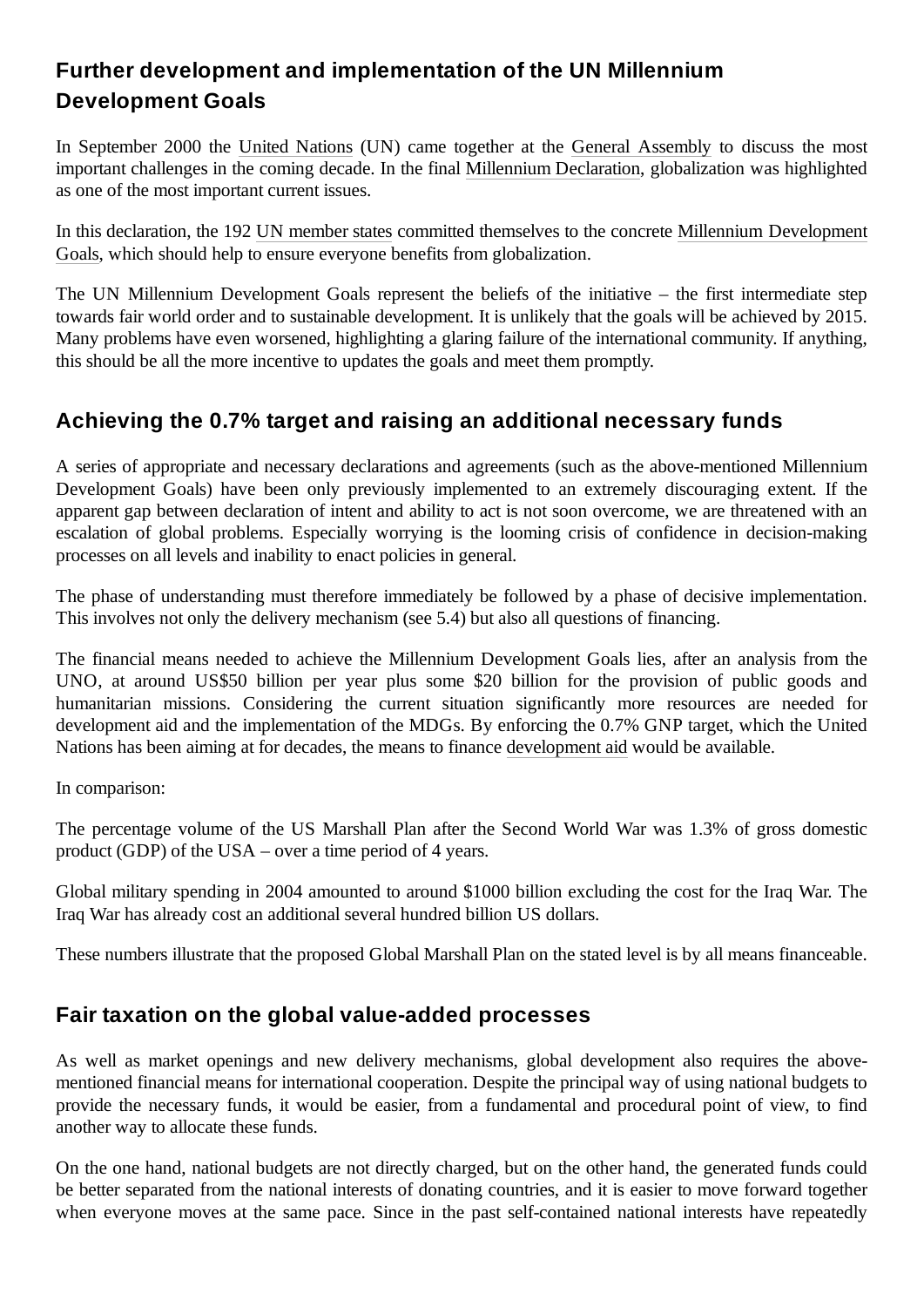affected the efficiency of measures for development cooperation and consequently the public reputation of such programs has significantly decreased. An improvement in finding new means of financing could prove critical both politically as well as for the public acceptance of a Global Marshall Plan.

Therefore, the initiative urges that for regulatory reasons, due to improved governance action, for increased transparency, and in particular for better controls on the world finance sectors, tax on global value-added processes and the use of Global Commons must be systematically established. Examples of these include a global financial [transactions](https://en.wikipedia.org/wiki/Financial_transactions_tax) tax, the trade with CO2 emissions allowances in context of [climate](https://en.wikipedia.org/wiki/Climate_justice) justice and a kerosene tax. The following are some examples:

#### <span id="page-5-0"></span>**Financial transactions tax**

Another proposal to finance a Global Marshall Plan, which also has support from numerous experts, is a tax on global financial transactions. The [financial transaction tax](https://en.wikipedia.org/wiki/Financial_transaction_tax) (FTT) is currently on the verge of a breakthrough in the [EU.](https://en.wikipedia.org/wiki/European_Union)

Critics of this idea are concerned that as a result of the tax, the "collective [intelligence"](https://en.wikipedia.org/wiki/Collective_intelligence) in control of highly sensitive financial flows would be charged. On the contrary, in the recent excesses and "bubbles" of international capital, financial markets and the [New Economy,](https://en.wikipedia.org/wiki/New_Economy) this intelligence has proved to be not all that far reaching. However it is in any case only a cautious use of these instruments and this suggested only on a global level.

A cautious start could be, for example, a global financial transaction tax of initially 0.01% If this proves to be positive, the value could be increased to 0.02%. With this, \$30–40 billion could be raised each year.

However it must be acknowledged that such a global tax would require the establishment of new international structures that would possess the necessary authority as well as the effective sanctions.

#### <span id="page-5-1"></span>**Other considerations**

In addition to the two presented financing options, the establishment of a Global Climate Certificate System (GCCS), a Future Bond, an [International Finance Facility](https://en.wikipedia.org/wiki/International_Finance_Facility) and a Kerosene Tax are also being discussed.

Other important considerations include the debt of development countries, closing offshore tax havens, which deprive national tax systems of some \$50 billion every year, dismantling protectionist structures as well as discussions on an international cartel authority.

### <span id="page-5-2"></span>**Fair, global partnerships and effective appropriation of funds**

A fair partnership in development assistance on all levels and an adequate cash flow are the requirements for a sustainable future perspective for the entire world. Promoting Good Governance, subsidiaries, rationality, education, combating corruption, as well as an appropriation of funds, coordinated and directed at a grass-roots level, are considered crucial for self-regulated development (e.g. micro-financing).

To be able to develop the desired effect and gain broad and sustained support of global civil society but also to find the economy and politics, earlier mistakes in development cooperation must be avoided in the implementation of the Global Marshall Plan.

The overcoming of global market [fundamentalism](https://en.wikipedia.org/wiki/Market_fundamentalism) and the realization of a global eco-social market economy should be made possible by establishing a better framework for the global economy in a fair global agreement. The most appropriate way appears to primarily be the relationship between ethic, economic, ecological, social, cultural and democratic standards with such a programme.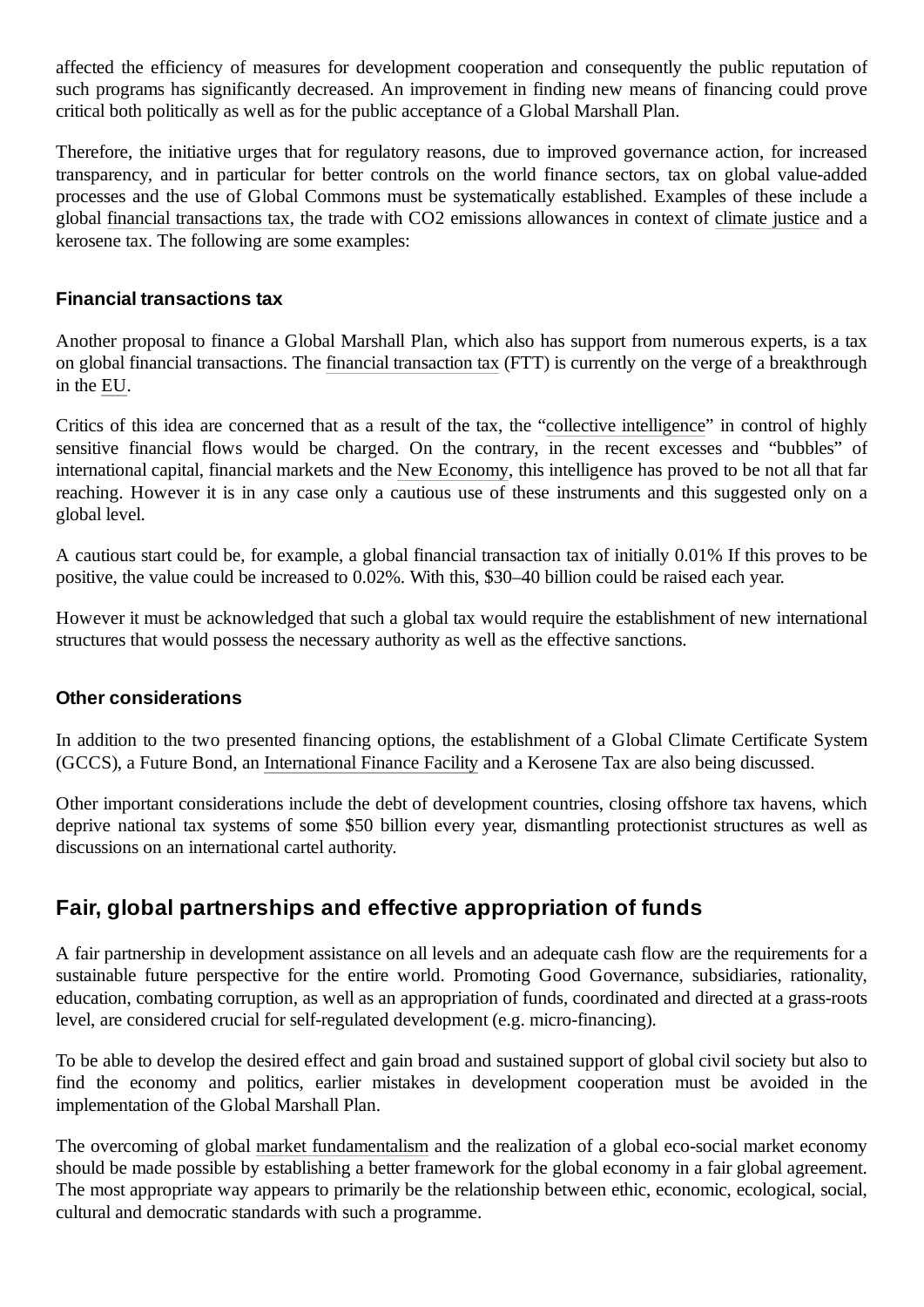The standards and codes of practice are related to (co)financing programmes. The allocation of funds must not be influenced through short-term economic interests of rich countries or through short-term power interests of elites in poor countries. This can best be achieved through a consistent focus on the mentioned standards, an associated accountability, an active and transparent involvement of industry and the organisation of civil society.

The first phase of the Global Marshall Plan seeks for the application of the following standards which have already been agreed on by UN member states:

Basic economic, social and cultural human rights, which are largely congruent with the core standards of the International Labour [Organization](https://en.wikipedia.org/wiki/International_Labour_Organization) (ILO), such as organisational rights, gender [equality](https://en.wikipedia.org/wiki/Gender_equality)[, prohibition of](https://en.wikipedia.org/wiki/Child_labour) child labour etc.

Standards of international environmental and conservation agreements such as the Convention on Biodiversity, [CITES](https://en.wikipedia.org/wiki/CITES) (the Convention on International Trade in Endangered Species of Wild Fauna and Flora, or the Washington Convention) and the [Kyoto Protocol](https://en.wikipedia.org/wiki/Kyoto_Protocol).

Ignoring some of these standards represents, in many areas, the most important competitive economic advantages for less developed countries. The example of EU enlargement shows however that agreements on the application of common high standards and protection levels can be achieved, if accompanied by a cofinancing of the development of weaker partners by developed countries is ensured. This coupling is profitable for all involved.

Previously the most effective ways of enforcing standards on a global level were held by the World Trade Organization (WTO). However the organisation has received criticism like [hardly any other. This](https://en.wikipedia.org/wiki/World_Trade_Organization) is mainly because, in accordance with their mandate, they primarily promote the reduction of trade barriers and in doing so, discounts ecological, social and cultural aspects.

In the long-term, however, the WTO could still be reformed into a sustainable institution with trade regulations associated with the above-mentioned standards towards a fair, balanced and sustainability-oriented economic system. This should provide all elements of the prospective framework for non-compliance with the same legal action and sanction options. The equality of trade, environmental and social standards through a link with the WTO is one of the central concerns of the initiative.

Alternative considerations concerning the enforceability of ecological and social standards focus on strengthening a reformed UN and more efficient means of enforcing social standards within the ILO or human rights.

Every level, from the individual and local, to the national and global, has its own, essential function in a globalised world. One accomplishment of the tasks according to the principle of subsidiarity (principle that states matters ought to be handled by the smallest, lowest or least centralized competent authority) is essential for an efficient implementation of a Global Marshall Plan and requires a lot of changes, since the political decision-making structures of today are still far from fulfilling the needs of the growing world society.

Knowledge transfers, empowerment, investments directed at education and health must be central to the effort. Important aspects to achieve a reasonable regulatory framework and a self-regulated development include:

- Fair cooperation based on partnerships on all levels
- Strengthening of decision-making and organisation opportunities for partner countries
- **Promoting Good Governance and fighting corruption**
- Appropriation of funds, coordinated and directed at a grass-roots level, e.g. micro-credit
- and adequate funding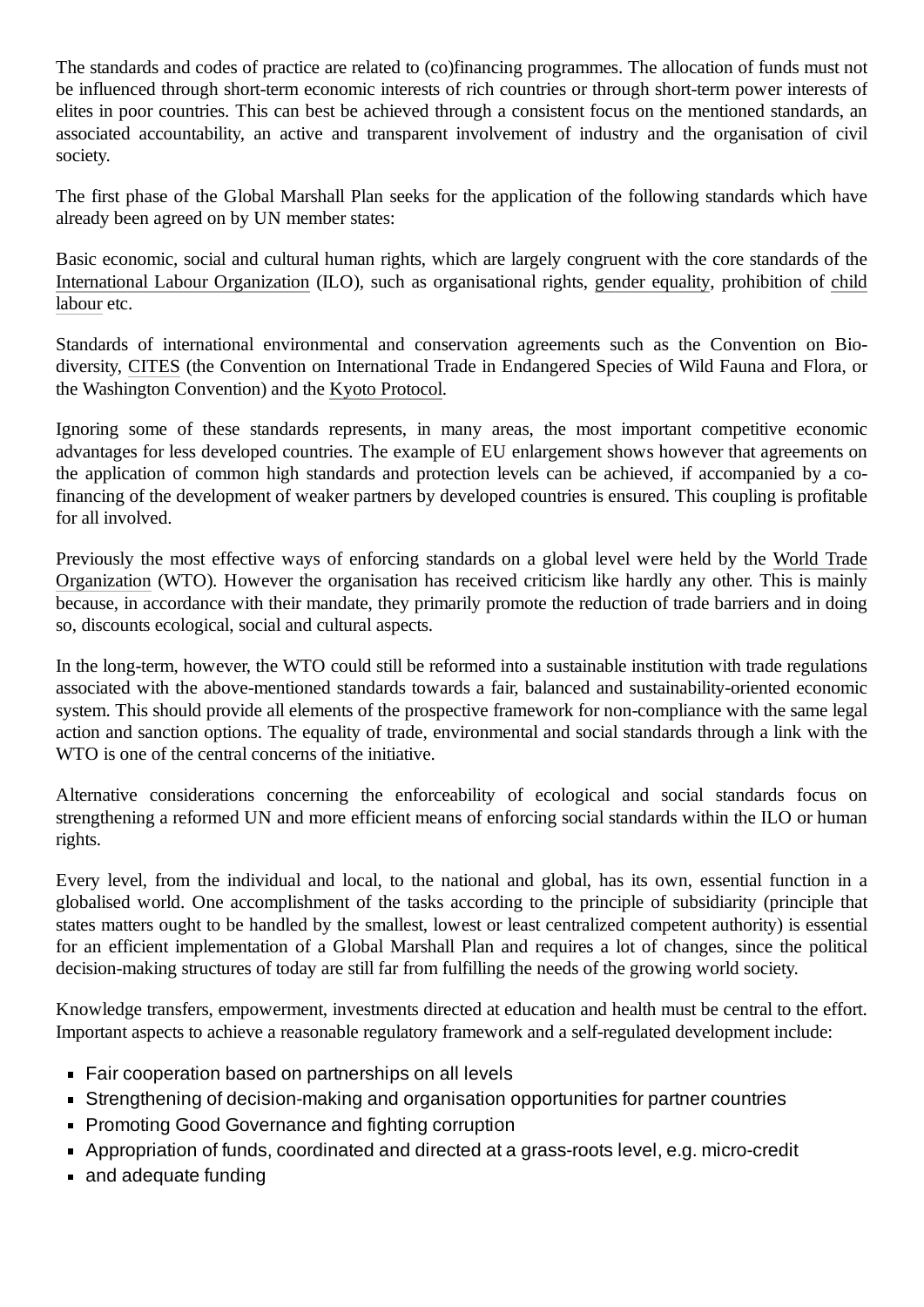The ideology that the luck is on the side of the fittest, thus essentially stating that poverty is caused by itself, dismisses the many dimensions of poverty and neglects its causes which lie not finally in the unequal property and power structures that have maintained poverty and dependence for centuries.

A worldwide expansion of "Western" development and suppressing our unsustainable, undesirable development does not lead to worldwide wealth in any way, but to cultural impoverishment as well as the destruction of our natural resources.

#### <span id="page-7-0"></span>**From development aid to development cooperation**

The arrogance of the Western civilisation, which is perceived by people as humiliating, degrading and threatening, provokes anti-Western sentiment and provides the breeding ground for hate and violence. There are also unfairly distributed opportunities and a lack of balance of interests.

Combating the misery in the world is not just a handout, but humanitarian duty and peace policy is also in our best interests. These days widespread human security can not be achieved when we're against one another, only when we're with one another. In addition it is necessary to build mutual trust, to accept those in disadvantaged countries as equal partners and to allow contributions from international negotiation and decision-making processes.

#### <span id="page-7-1"></span>**Application of funds**

Given the above considerations, the Global Marshall Plan Initiative sees the following principles and suggestions for the application of funds as particularly noteworthy:

- The specific development programmes should be coordinated by the appropriated specialized organisations and programmes of the United Nations. The role of the United Nations must be strengthened.
- The example of the [already established](https://en.wikipedia.org/wiki/The_Global_Fund_to_Fight_AIDS,_Tuberculosis_and_Malaria) financing organisation "The Global Fund to Fight AIDS, Tuberculosis and Malaria" should be observed to see whether establishing such financing organisation in the UN's own interaction with the economy and civil society is helpful to the key objectives of the Global Marshall Plan.
- **Provided that funds are acquired from world trade tax, it would be worth considering investing** this initially into development goals in every economic sector so that income accumulated in these sectors would increase agreement from the economy.
- An essential tool in the application of funds should be the public tender of proposed programmes from NGOs to maintain the best cost-income ratio in healthier competition.
- **Projects should have clear priority, which are based on entrepreneurial potential of local people** – for example small credit banks and development schools where locals are trained by aid workers.
- In technology transfers, the choice of promoted projects should be orientated above all towards those that teach largest possible number of locals the skills, so they are able to cope on their own as quickly and efficiently as possible.

The search for particularly successful, socially efficient and ecological projects and those success criteria should be defined and promoted as new international research priority. In this way the efficiency of many current forms of development assistance could be substantially increased.

### <span id="page-7-2"></span>**Framework compatible with sustainability for the global economy: a global Eco-Social Market Economy**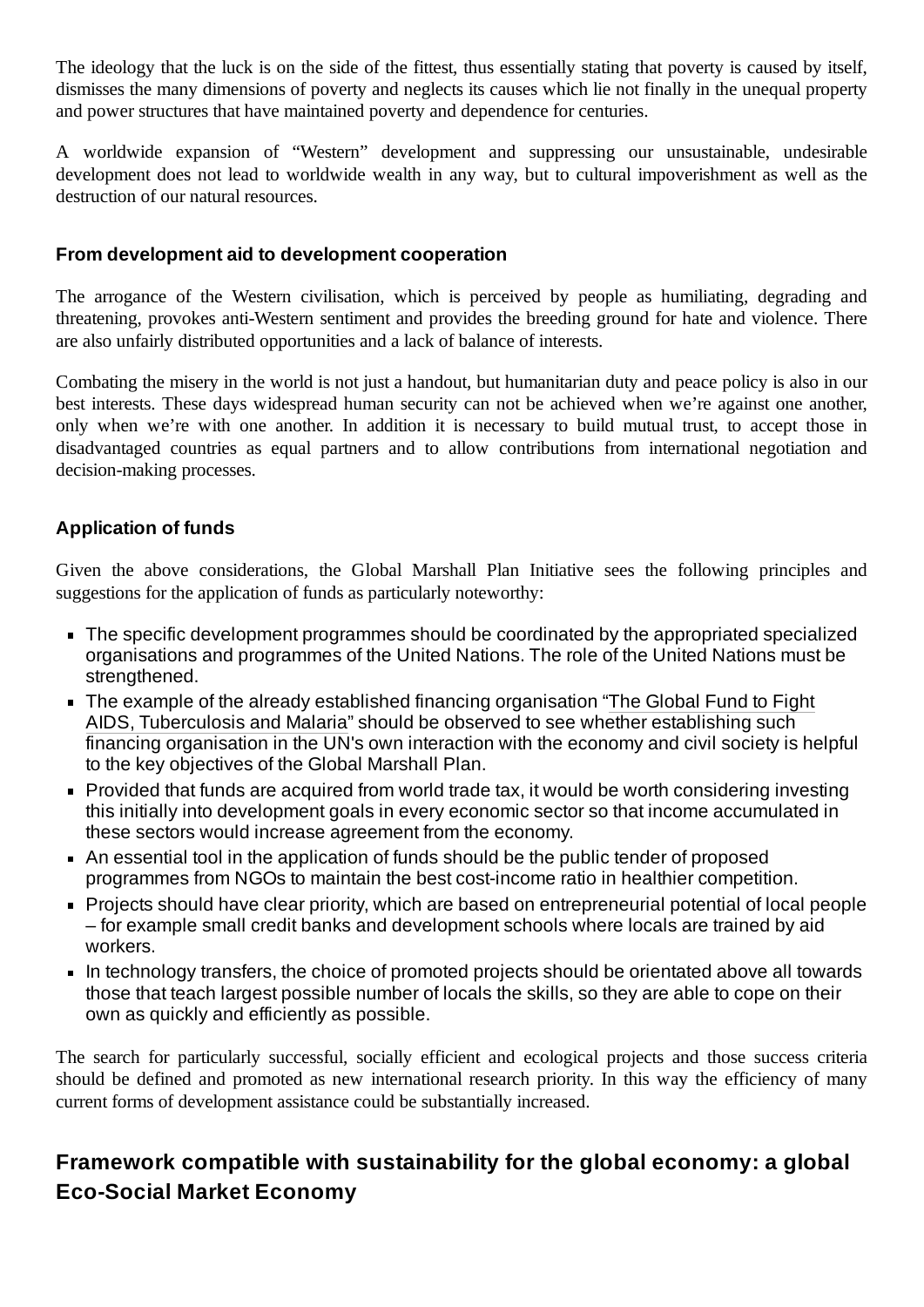With the gradual implementation of a global Eco-Social Market Economy, a framework compatible with sustainability for the global economy will be established and the global market fundamentalism will be overcome. Functioning Global Governance structures need to reform existing institutions and policies (e.g. United Nations, World Trade Organization and World Finance Sector), as well as their coherent linkup to create a functioning whole.

### <span id="page-8-0"></span>**Next stages**

Currently the initiative for a Global Marshall Plan is supported by more than 5000 individuals, 200 organisations, all Austrian federal states as well as some German states and prominent public figures. In many European and non-European countries the first national and regional structures have been established. From the 19–20 April 2008 representatives from numerous local and regional groups from Germany met in Erfurt to discuss establishing a national initiative with the purpose of a new governance structure of the Global Marshall Plan Initiative. As a result, an Erfurt Declaration was accepted, which expresses the will to establish an umbrella organisation to house the local, regional and national groups. As to not contract initiative's own understanding of its network-like character and open design, the establishment of a national organisation has recently been abandoned. People can belong to numerous organisations, get involved in local groups informally or organize a club. There should not be a national organisation or governing body.

As an international initiative, the goals are strategic: implementing a Global Marshall Plan and developing a broad public awareness of globally responsible action. Only an increased awareness and an improved understanding can be a reliable basis to lead the initiative to become better known and to create fairer globalization.

The Global Marshall Plan Initiative addresses this with their ideas and suggestions aimed at different audiences:

- To all people in the world to contribute to the initiative with their knowledge, experiences and ideas
- To religious organisations as well as the media and artists to spread the ideas of the Global Marshall plan and create awareness
- To interested groups as well as in NGO organised civil societies. The goal is to join forces and fight for a fair, sustainable globalization together.
- To science. All disciplines are invited to help to develop the Global Marshall Plan with detailed and interdisciplinary established projects.
- To the economy to make the Global Marshall Plan one its own concerns to create a socially fair and ecologically responsible economic development
- To governments and parliaments of nation states to officially support the Global Marshall Plan  $\blacksquare$ and to develop it through discussion with other actors. This new quality of global action and problem-solving ability lies in the long-term interests of all countries.
- To the [European](https://en.wikipedia.org/wiki/European_Union) Union as an important bearer of hope for the project and for many people in the entire world. The EU member states are faced with the historical opportunity to make the transition from former colonial powers to partners of efficient and comprehensively understood development policies. The EU can and should courageously develop an alternative to current forms of globalisation and consistently advocate them in international negotiations.
- To the UN and its programmes and specialized organisations that play a central role in the implementation of these projects. Initiatives to reform the UN in the direction of greater efficiency, competency and funding are supported by the initiative.
- To the [G8](https://en.wikipedia.org/wiki/G8) to place combating poverty not as short-term measures such as aid and debt relief in the foreground, but to fight structural poverty through a reform of global regulations and institution at their roots.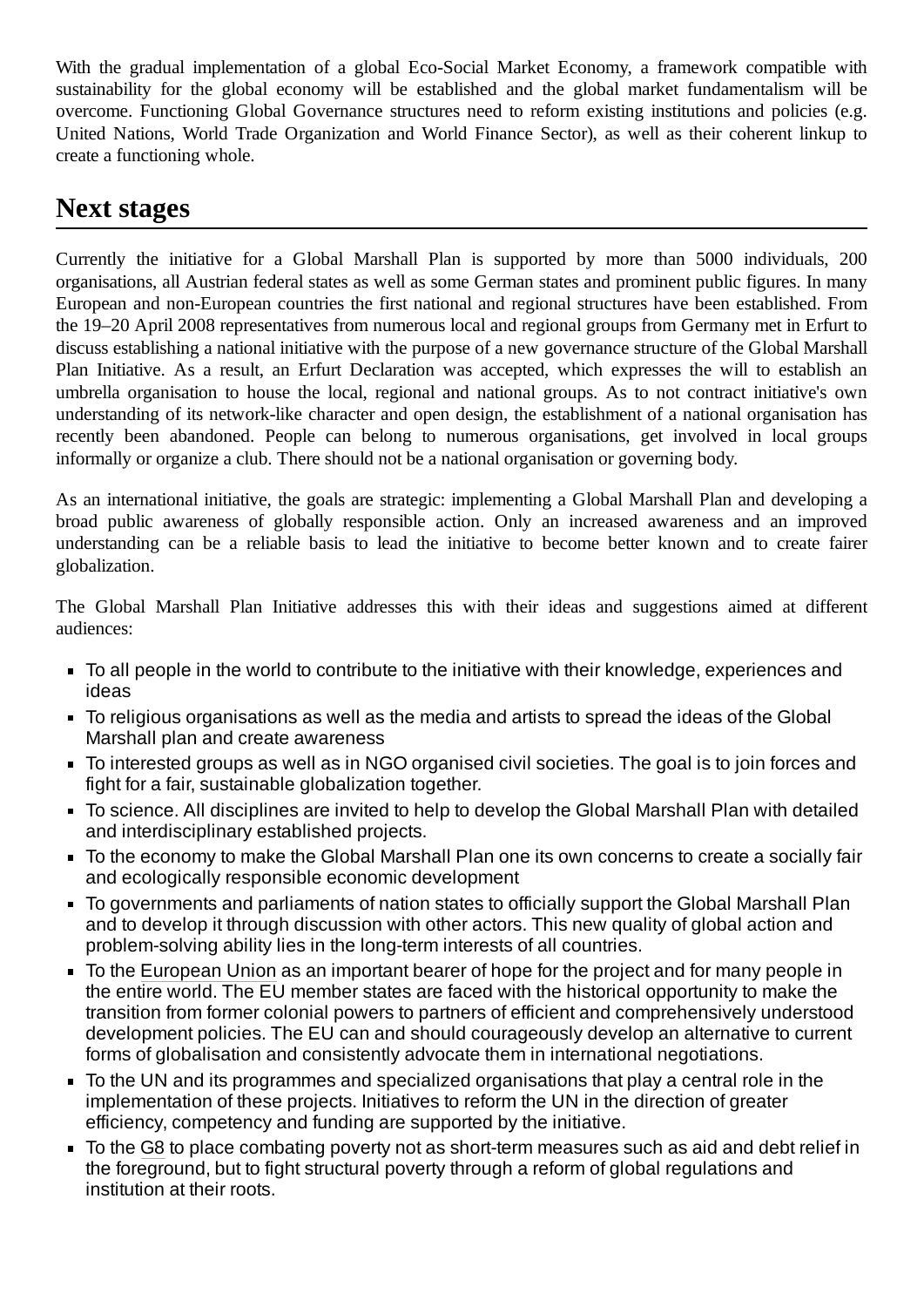Shortly after establishing the Global Marshall Plan Initiative, Karolin and Frithjof Finkbeiner founded the Global Marshall Plan Foundation. From them on, the foundation took over from the duties originally assigned to the Global Contract Foundation of an international coordination office of the initiative. Since the foundation has acted as secretariat for the initiative, taking care of the proper application of logos, networking actors and promoting many innovative projects with the help of numerous supporters. Alongside the support of the children's initiative [Plant-for-the-Planet](https://en.wikipedia.org/wiki/Plant-for-the-Planet), which is active in more than 193 countries, it is possible to organize more international conferences, as for example the Commons Forum, and train around 40 participants through the multiplier training of the Global Marshall Plan Academy that take places yearly.

Some of the more than 200 organizations that support the Global Marshall Plan Initiative, set up a coordination circle for the initiative in December 2010 in Munich and took over the political and content related duties that had until then been shared out between others. The coordination circle develops strategic and content positions of the Global Marshall Plan Initiative, decides which projects to support, works on further development of content and is responsible for the yearly initiative meeting. Since November 2011 members have busied themselves with the development of a list of demands for the financial crisis. The current paper can be downloaded from the initiative's website.

The current projects of the initiative are the University Days: Eco-Social Market Economy and Sustainability, a collaborative project between the initiative and 5 other organizations, as well as other multiplier training through the internationalisation and offer of other formats within the Global Marshall Plan Academy. Both projects are supported by the Global Marshall Plan Foundation. The foundation of one of three project offices finances the University Days, for the Global Marshall Plan the organizational administration. The support and maintenance of local activities through the coordination office, the coordination and communication of speakers and lecturers are additional important component of the commitment of the initiative.

### <span id="page-9-0"></span>**Supporters**

Supporters of the initiative include [Hans-Dietrich Genscher](https://en.wikipedia.org/wiki/Hans-Dietrich_Genscher), Hubert Weinzierl (BUND), Rita [Süssmuth](https://en.wikipedia.org/wiki/Rita_S%C3%BCssmuth), Ernst Ulrich von Weizsäcker, Franz Josef Radermacher, [Jakob von Uexküll](https://en.wikipedia.org/wiki/Jakob_von_Uexk%C3%BCll), Ulrich Martin Drescher, Renée Ernst, Sandra [Maischberger](https://en.wikipedia.org/wiki/Sandra_Maischberger) (all from Germany), Josef Riegler, Franz [Fischler](https://en.wikipedia.org/wiki/Franz_Fischler) (Austria), Prince El Hassan bin Talal (Jordan), [Vandana](https://en.wikipedia.org/wiki/Vandana_Shiva) Shiva (India), Jane [Goodall](https://en.wikipedia.org/wiki/Jane_Goodall) (UK) and approximately 5000 supporters from Germany and Austria.

The supporting organisations include the [Club of](https://en.wikipedia.org/wiki/Club_of_Rome) Rome, the Eco-Social Europe, the German Federal Association of Economic Development and Foreign Economic Affairs, [AIESEC](https://en.wikipedia.org/wiki/AIESEC) Germany and Austria, Cap Anamur/German Emergency Doctors, [VENRO](https://en.wikipedia.org/wiki/VENRO) (umbrella organisation of development non-governmental organisations), UN Millennium Campaign Germany as well as all the federal states of Austria.

In January 2007 the state parliament of Thuringia became the first national parliament in Germany to commit the goals of the Global Marshall Plan. The parliament paper (Parliament paper 4/2658) also requested the Thuringia state government to support the development of a concrete package of measures for the implementation of the Global Marshall Plan and to raise awareness with prominent example projects and information events in Thuringia as well reporting on progress every three years in state parliament. Since November 2007 the city of Munich has also supported the Global Marshall Plan.

An up-to-date list of supports can be found on the Global Marshall Plan website.

# <span id="page-9-1"></span>**On a local level**

Since Spring 2004, a year after the initiative was founded, the local and university groups were founded by supporters in numerous places. The members of these groups stand together for a World in Balance to support the goal of a fairer world. Again and again new like-minded people are brought together by getting involved in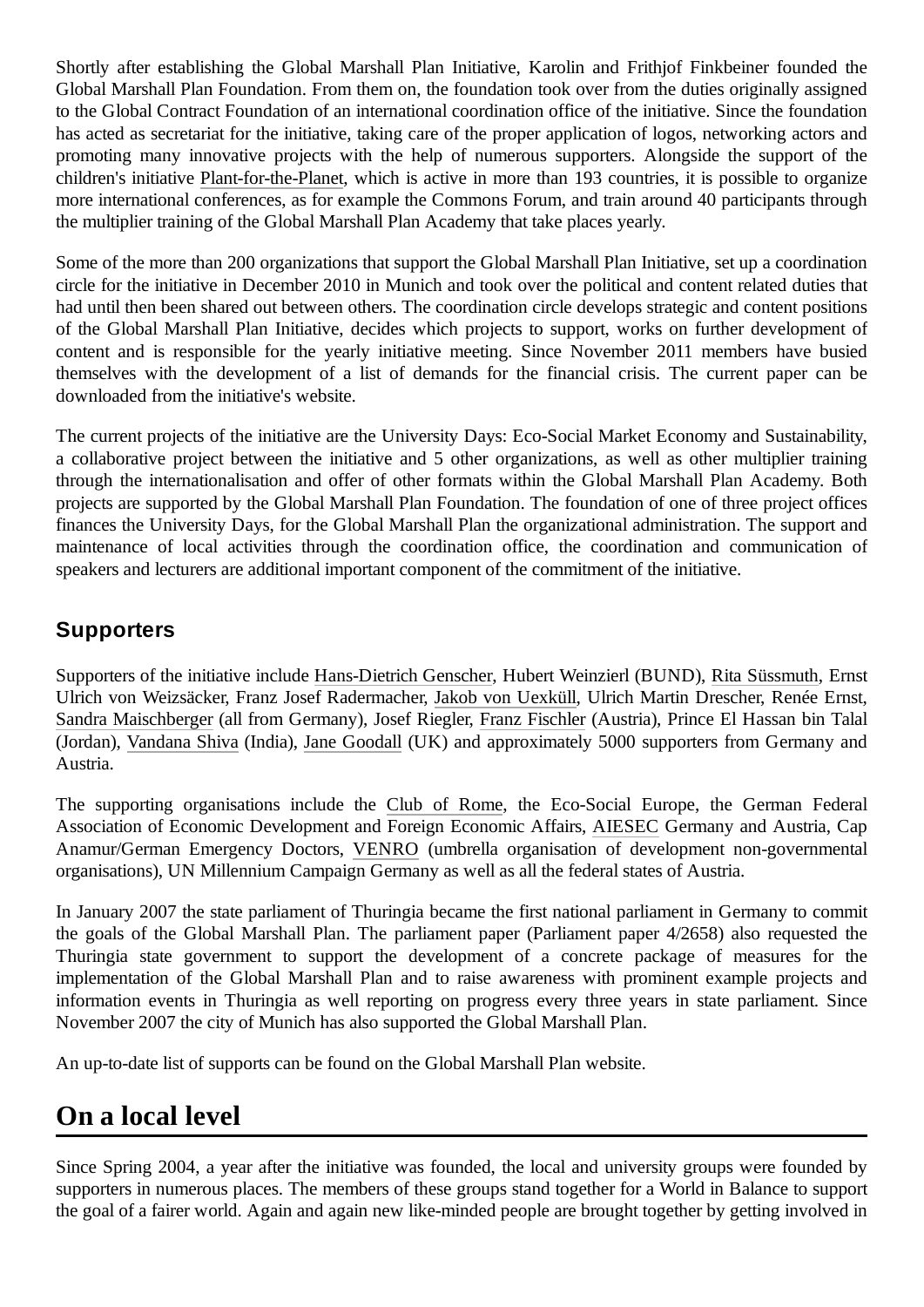their area.

The members of predominantly German-speaking areas (Germany, Austria and Switzerland) as well as international operating local groups and individual contact points operate projects for raising awareness. Through bottom-up activities, supporters clear up to those around them topics such as the [climate crisis,](https://en.wikipedia.org/wiki/Climate_crisis) global poverty and other inequalities to contribute actively towards the necessary changes. With the active announcement of the Global Marshall Plan the supporters understand as lobbying for the common goal – a World in Balance – and act from the centre of society, pressurizing politics and the economy.

The Global Marshall Plan University Group was brought to life in 2004 as the first local group. They already organised series of lectures with personalities such as nobel prize winner [Muhammad Yunus](https://en.wikipedia.org/wiki/Muhammad_Yunus) and was an incentive and model for other local groups. Currently there are more than 33 contact points worldwide, 23 of which are in German speaking countries acting locally.

### <span id="page-10-0"></span>**Literature**

- Al Gore: Wege zum Gleichgewicht. Ein Marshallplan für die Erde. S. Fischer, Frankfurt am Main 1992. [ISBN](https://en.wikipedia.org/wiki/ISBN_(identifier)) [3-10-027200-5](https://en.wikipedia.org/wiki/Special:BookSources/3-10-027200-5)
- Möller, Radermacher, Riegler, Soekadar, Spiegel: GLOBAL MARSHALL PLAN, Statement der Global Marshall Plan Initiative. 64 pages. Foundation basis of the initiative, Horizonte Verlag, 2004, [ISBN](https://en.wikipedia.org/wiki/ISBN_(identifier)) [3-89483-102-2.](https://en.wikipedia.org/wiki/Special:BookSources/3-89483-102-2)
- Global Marshall Plan Initiative (Hrsg.): Hoffnung Europa. Strategie des Miteinanders, Hamburg. 2006.
- Global Marshall Plan Initiative (Hrsg.): Impulse für eine Welt in Balance. Hamburg, 2005.
- Global Marshall Plan Initiative (Hrsg.): Welt in Balance. Zukunftschance Ökosoziale Marktwirtschaft. Hamburg, 2004.
- Huber, Florian J.: Global Governance und der Global Marshall Plan Strategien, Kritik und Analyse. Saarbrücken, 2007
- Franz Josef Radermacher: Global Marshall Plan. A Planetary Contract. Für eine weltweite Ökosoziale Marktwirtschaft. Hamburg, 2004. (published in both German and English)
- Huschmand Sabet: Globale Maßlosigkeit. Der (un)aufhaltsame Zusammenbruch des weltweiten Mittelstandes. Düsseldorf, 2005.
- Radermacher, F.J.: "Die neue Zukunftsformel" in: bild der wissenschaft. 4, 2002a
- Franz Josef Radermacher, Bernd Beyers: Welt mit Zukunft Überleben im 21. Jahrhundert. Der Global Marshall Plan [als Zukunftsoption.](https://en.wikipedia.org/wiki/Special:BookSources/978-3-938017-86-9) Hamburg, Murmann-Verlag, 2007, [ISBN](https://en.wikipedia.org/wiki/ISBN_(identifier)) 978-3- 938017-86-9

### <span id="page-10-1"></span>**External links**

- Global Marshall Plan Initiative [\(https://www.globalmarshallplan.org/english/](https://www.globalmarshallplan.org/english/))
- Stiftung Weltvertrag / Global Contract Foundation ([http://www.weltvertrag.org/index\\_eng.html\)](http://www.weltvertrag.org/index_eng.html)
- Eco-Social Forum / Ökosoziales Forum Österreich [\(http://www.oekosozial.at/index.php?](http://www.oekosozial.at/index.php?id=1&L=1) id=1&L=1)
- Plant for the Planet Initiative (<http://www.plant-for-the-planet.org/>)

# <span id="page-10-2"></span>**References**

Retrieved from "[https://en.wikipedia.org/w/index.php?title=Global\\_Marshall\\_Plan\\_Initiative&oldid=949480794"](https://en.wikipedia.org/w/index.php?title=Global_Marshall_Plan_Initiative&oldid=949480794)